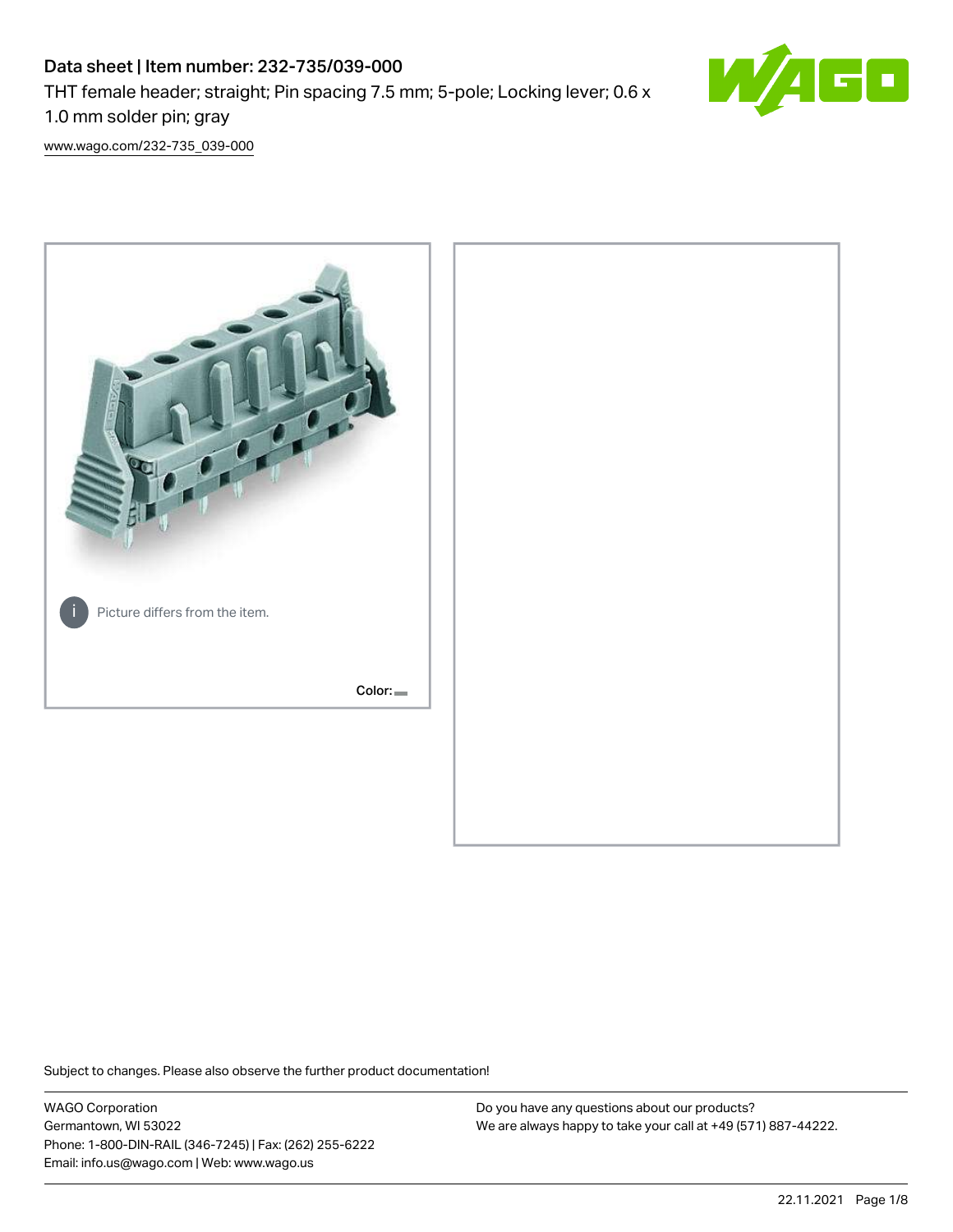

Dimensions in mm

 $L =$  (pole no.  $-1$ ) x pin spacing + 5 mm

2- to 3-pole female connectors – one latch only

#### Item description

- **H** Horizontal or vertical PCB mounting via straight or angled solder pins
- For board-to-board and board-to-wire connections
- Touch-proof PCB outputs  $\blacksquare$
- $\blacksquare$ Easy-to-identify PCB inputs and outputs
- $\blacksquare$ With coding fingers

Subject to changes. Please also observe the further product documentation! Data

WAGO Corporation Germantown, WI 53022 Phone: 1-800-DIN-RAIL (346-7245) | Fax: (262) 255-6222 Email: info.us@wago.com | Web: www.wago.us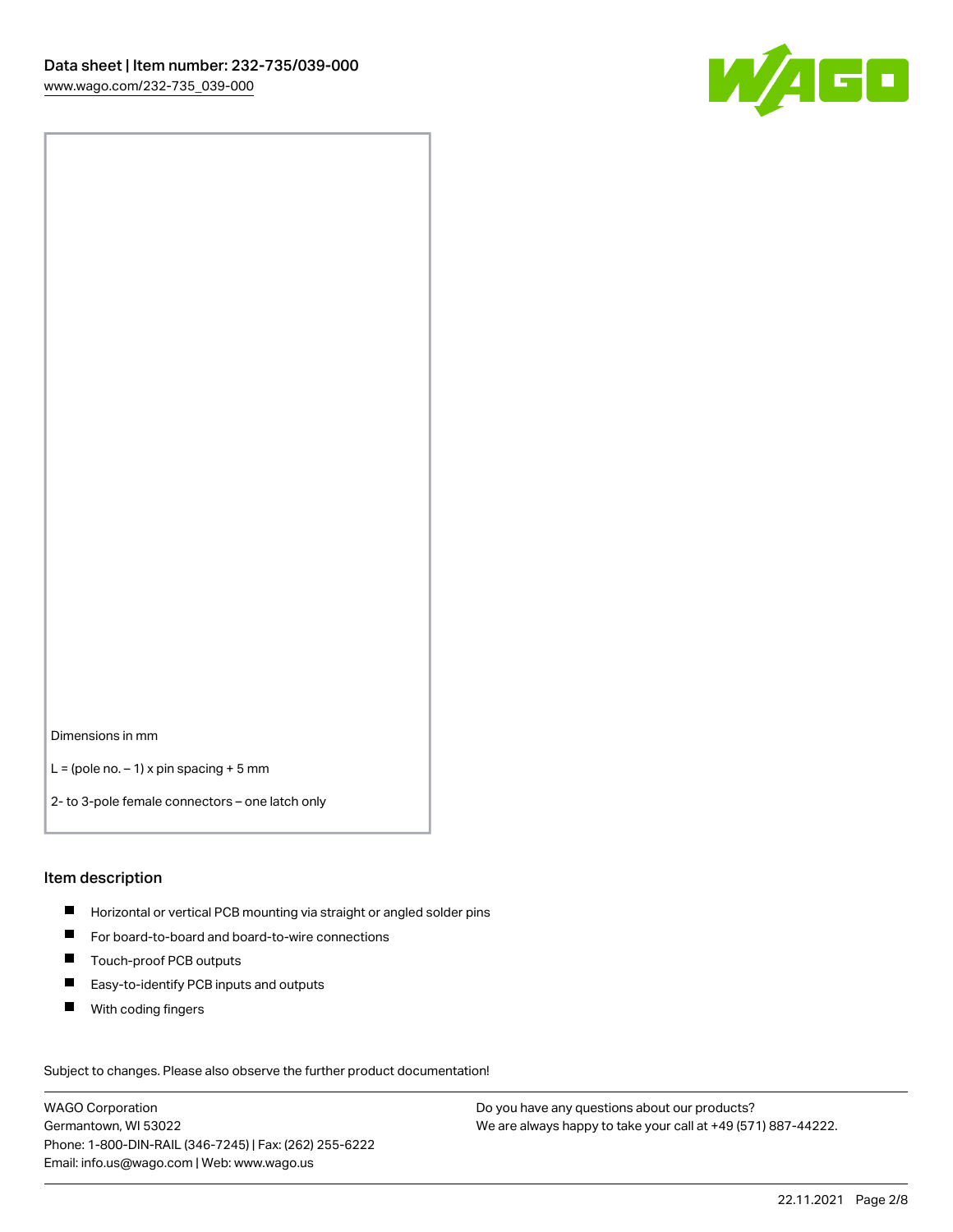

# Data Notes

| Safety information 1 | The <i>MCS – MULTI CONNECTION SYSTEM</i> includes connectors<br>without breaking capacity in accordance with DIN EN 61984. When<br>used as intended, these connectors must not be connected<br>/disconnected when live or under load. The circuit design should<br>ensure header pins, which can be touched, are not live when<br>unmated. |
|----------------------|--------------------------------------------------------------------------------------------------------------------------------------------------------------------------------------------------------------------------------------------------------------------------------------------------------------------------------------------|
| Variants:            | Other pole numbers<br>3.8 mm pin projection for male headers with straight solder pins<br>Gold-plated or partially gold-plated contact surfaces<br>Other versions (or variants) can be requested from WAGO Sales or<br>configured at https://configurator.wago.com/                                                                        |

# Electrical data

### IEC Approvals

| Ratings per                 | IEC/EN 60664-1                                                        |
|-----------------------------|-----------------------------------------------------------------------|
| Rated voltage (III / 3)     | 500 V                                                                 |
| Rated surge voltage (III/3) | 6 kV                                                                  |
| Rated voltage (III/2)       | 630 V                                                                 |
| Rated surge voltage (III/2) | 6 kV                                                                  |
| Nominal voltage (II/2)      | 1000 V                                                                |
| Rated surge voltage (II/2)  | 6 kV                                                                  |
| Rated current               | 12A                                                                   |
| Legend (ratings)            | $(III / 2)$ $\triangle$ Overvoltage category III / Pollution degree 2 |

# UL Approvals

| Approvals per                  | UL 1059 |
|--------------------------------|---------|
| Rated voltage UL (Use Group B) | 300 V   |
| Rated current UL (Use Group B) | 15 A    |
| Rated voltage UL (Use Group D) | 300 V   |
| Rated current UL (Use Group D) | 10 A    |

# Ratings per UL

| Rated voltage UL 1977 | 600 V |
|-----------------------|-------|
| Rated current UL 1977 |       |

Subject to changes. Please also observe the further product documentation!

| <b>WAGO Corporation</b>                                | Do you have any questions about our products?                 |
|--------------------------------------------------------|---------------------------------------------------------------|
| Germantown, WI 53022                                   | We are always happy to take your call at +49 (571) 887-44222. |
| Phone: 1-800-DIN-RAIL (346-7245)   Fax: (262) 255-6222 |                                                               |
| Email: info.us@wago.com   Web: www.wago.us             |                                                               |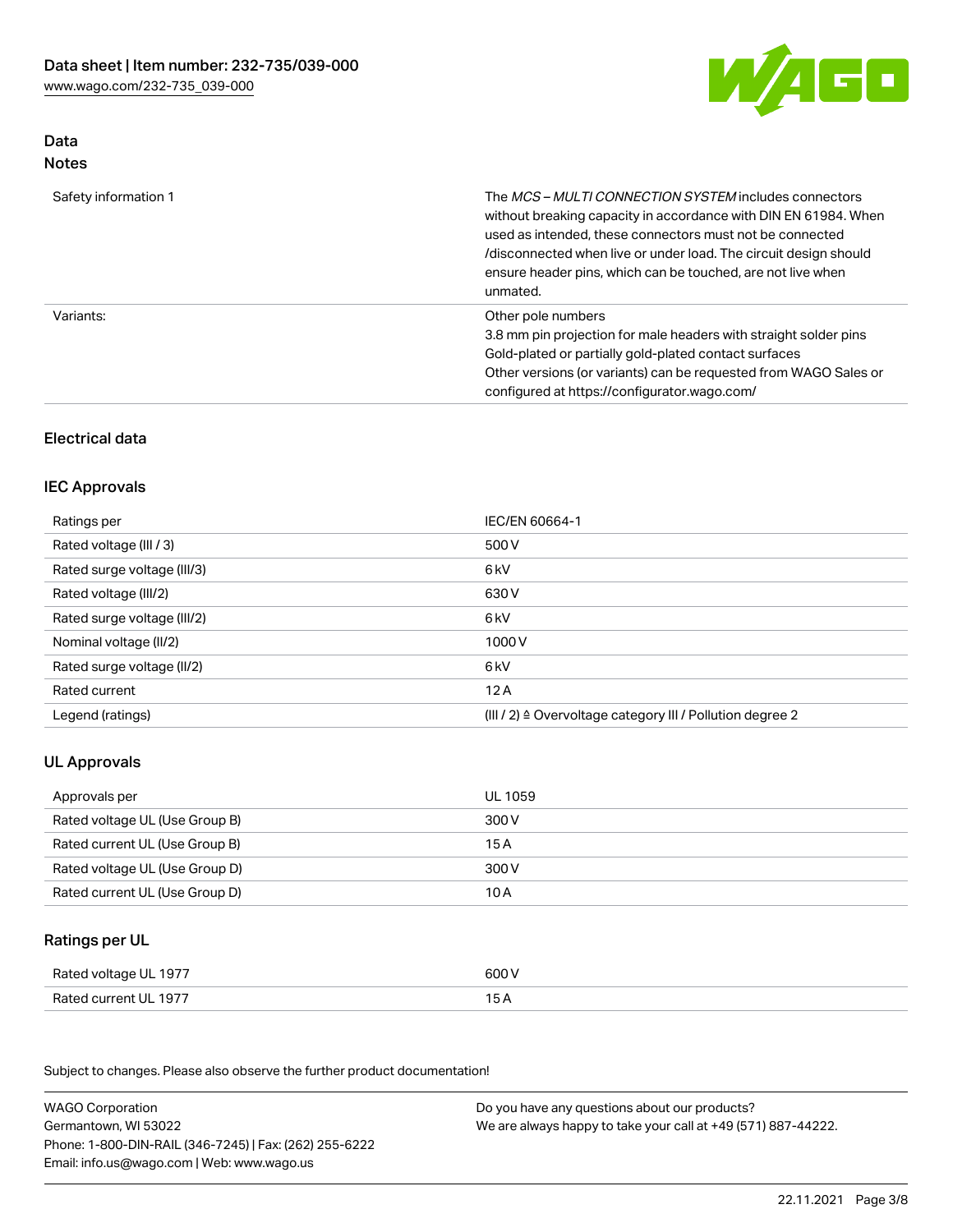

# CSA Approvals

| Approvals per                   | CSA   |
|---------------------------------|-------|
| Rated voltage CSA (Use Group B) | 300 V |
| Rated current CSA (Use Group B) | 15 A  |
| Rated voltage CSA (Use Group D) | 300 V |
| Rated current CSA (Use Group D) | 10 A  |

# Connection data

| Total number of potentials |  |
|----------------------------|--|
| Number of connection types |  |
| Number of levels           |  |

### Connection 1

| Number of poles |  |
|-----------------|--|
|-----------------|--|

# Physical data

| Pin spacing                          | 7.5 mm / 0.295 inch   |
|--------------------------------------|-----------------------|
| Width                                | 50.8 mm $/$ 2 inch    |
| Height                               | 23.25 mm / 0.915 inch |
| Height from the surface              | 18.25 mm / 0.719 inch |
| Depth                                | 11.6 mm / 0.457 inch  |
| Solder pin length                    | $5 \,\mathrm{mm}$     |
| Solder pin dimensions                | $0.6 \times 1$ mm     |
| Drilled hole diameter with tolerance | $1.3$ $(+0.1)$ mm     |

### Plug-in connection

| Contact type (pluggable connector) | Female header |
|------------------------------------|---------------|
| Connector (connection type)        | for PCB       |
| Mismating protection               | No            |
| Mating direction to the PCB        | 90°           |
| Locking of plug-in connection      | locking lever |

## PCB contact

| PCB Contact            | THT                                        |
|------------------------|--------------------------------------------|
| Solder pin arrangement | over the entire female connector (in-line) |

Subject to changes. Please also observe the further product documentation!

| <b>WAGO Corporation</b>                                | Do you have any questions about our products?                 |
|--------------------------------------------------------|---------------------------------------------------------------|
| Germantown, WI 53022                                   | We are always happy to take your call at +49 (571) 887-44222. |
| Phone: 1-800-DIN-RAIL (346-7245)   Fax: (262) 255-6222 |                                                               |
| Email: info.us@wago.com   Web: www.wago.us             |                                                               |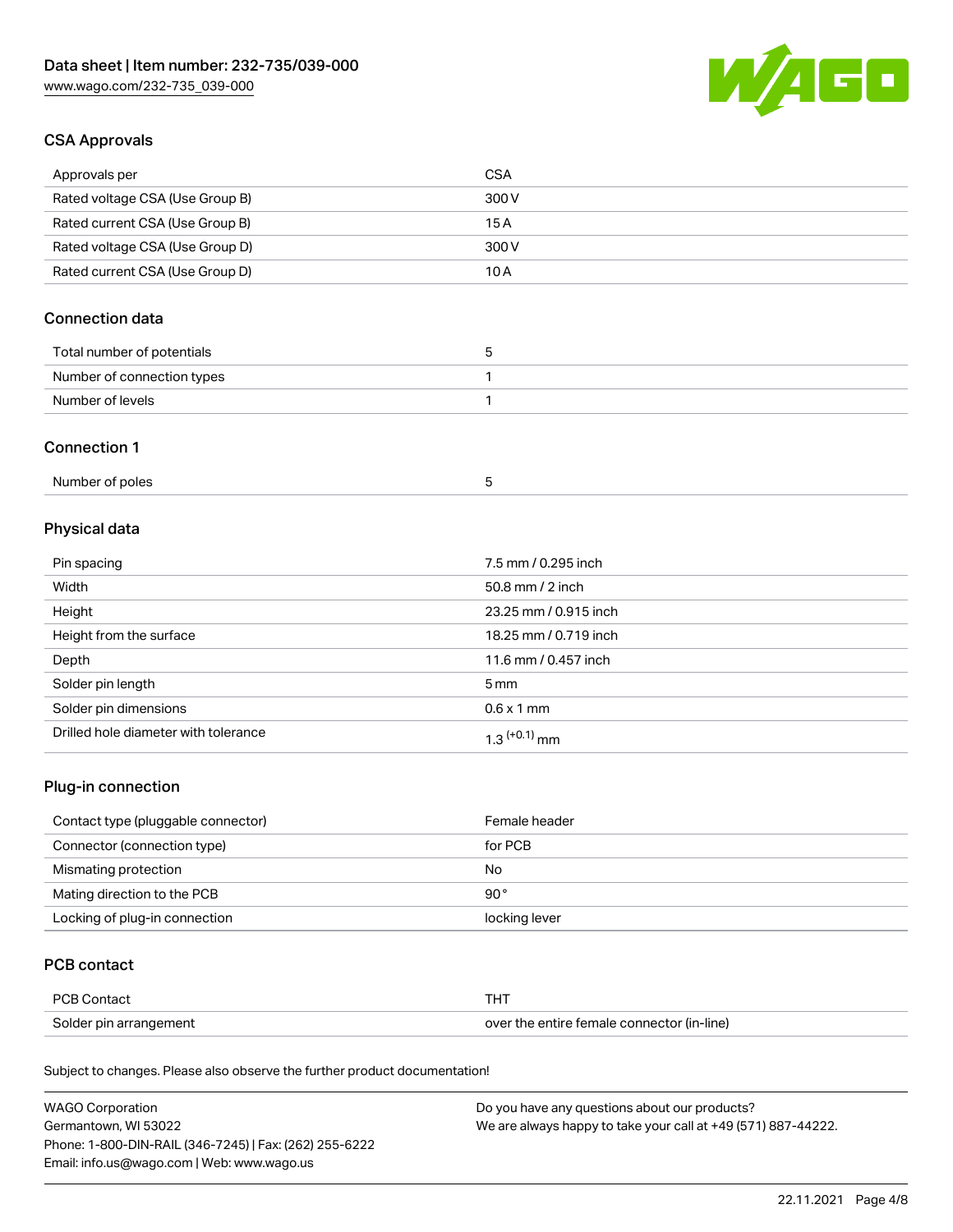

Number of solder pins per potential 1

### Material data

| Color                       | gray             |
|-----------------------------|------------------|
| Material group              |                  |
| Insulation material         | Polyamide (PA66) |
| Flammability class per UL94 | V <sub>0</sub>   |
| Contact material            | Copper alloy     |
| Contact plating             | tin-plated       |
| Fire load                   | $0.132$ MJ       |
| Weight                      | 6.2g             |

### Environmental requirements

| Limit temperature range<br>. | . +85 °C<br>-60 |  |
|------------------------------|-----------------|--|
|------------------------------|-----------------|--|

# Commercial data

| Product Group         | 3 (Multi Conn. System) |
|-----------------------|------------------------|
| PU (SPU)              | 50 Stück               |
| Packaging type        | box                    |
| Country of origin     | DE                     |
| <b>GTIN</b>           | 4044918625838          |
| Customs tariff number | 85366990990            |

### Approvals / Certificates

#### Ship Approvals

|                     |                                        |                                 | Certificate |
|---------------------|----------------------------------------|---------------------------------|-------------|
| Logo                | Approval                               | <b>Additional Approval Text</b> | name        |
| ABS.                | <b>ABS</b>                             | $\overline{\phantom{0}}$        | $19 -$      |
|                     | American Bureau of Shipping            |                                 | HG15869876- |
|                     |                                        |                                 | <b>PDA</b>  |
|                     | BV                                     | <b>IEC 60998</b>                | 11915/D0 BV |
|                     | Bureau Veritas S.A.                    |                                 |             |
| <b>BUREAU</b>       |                                        |                                 |             |
|                     | <b>DNV GL</b>                          | EN 60998                        | TAE000016Z  |
|                     | Det Norske Veritas, Germanischer Lloyd |                                 |             |
| <b>UL-Approvals</b> |                                        |                                 |             |
|                     |                                        |                                 |             |

Subject to changes. Please also observe the further product documentation!

| <b>WAGO Corporation</b>                                | Do you have any questions about our products?                 |
|--------------------------------------------------------|---------------------------------------------------------------|
| Germantown, WI 53022                                   | We are always happy to take your call at +49 (571) 887-44222. |
| Phone: 1-800-DIN-RAIL (346-7245)   Fax: (262) 255-6222 |                                                               |
| Email: info.us@wago.com   Web: www.wago.us             |                                                               |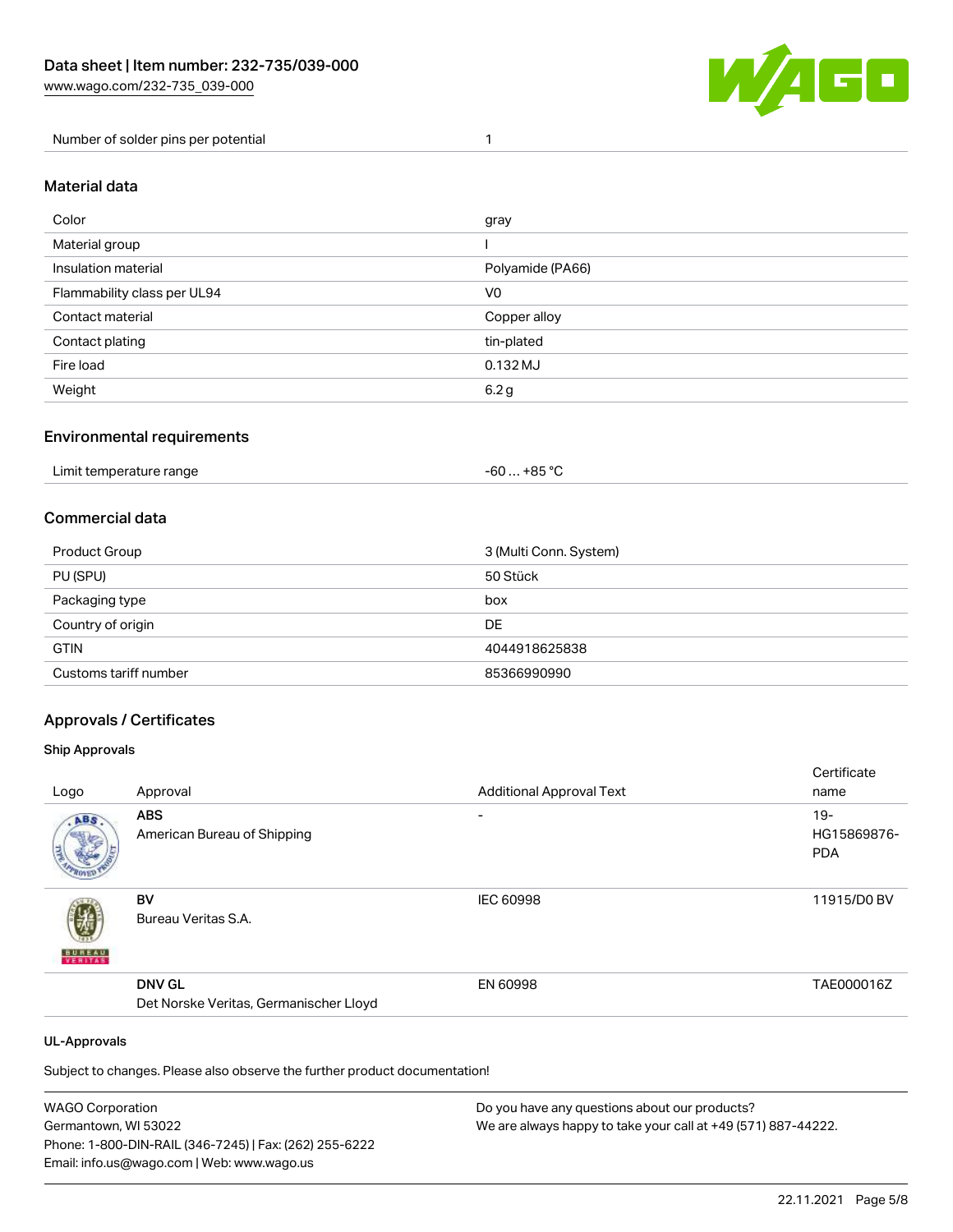

| Logo                                                                                                                         | Approval                                                                                                                                  | <b>Additional Approval Text</b> |               | Certificate<br>name  |  |
|------------------------------------------------------------------------------------------------------------------------------|-------------------------------------------------------------------------------------------------------------------------------------------|---------------------------------|---------------|----------------------|--|
|                                                                                                                              | <b>UR</b><br>Underwriters Laboratories Inc.                                                                                               | <b>UL 1059</b>                  |               | E45172               |  |
|                                                                                                                              | <b>UR</b><br>Underwriters Laboratories Inc.                                                                                               | <b>UL 1977</b>                  |               | E45171               |  |
| Counterpart                                                                                                                  |                                                                                                                                           |                                 |               |                      |  |
|                                                                                                                              | Item no.731-605<br>1-conductor male connector; CAGE CLAMP®; 2.5 mm <sup>2</sup> ; Pin spacing 7.5 mm; 5-pole; 2,50 mm <sup>2</sup> ; gray |                                 |               | www.wago.com/731-605 |  |
| <b>Optional accessories</b>                                                                                                  |                                                                                                                                           |                                 |               |                      |  |
| Testing accessories                                                                                                          |                                                                                                                                           |                                 |               |                      |  |
| Testing accessories                                                                                                          |                                                                                                                                           |                                 |               |                      |  |
|                                                                                                                              | Item no.: 210-136<br>Test plug; 2 mm Ø; with 500 mm cable                                                                                 |                                 |               | www.wago.com/210-136 |  |
| Item no.: 231-662<br>Test plugs for female connectors; for 7.5 mm and 7.62 mm pin spacing; 2,50 mm <sup>2</sup> ; light gray |                                                                                                                                           | www.wago.com/231-662            |               |                      |  |
| <b>Downloads</b><br>Documentation                                                                                            |                                                                                                                                           |                                 |               |                      |  |
| <b>Additional Information</b>                                                                                                |                                                                                                                                           |                                 |               |                      |  |
| Technical explanations                                                                                                       |                                                                                                                                           | 2019 Apr 3                      | pdf<br>2.0 MB | Download             |  |
| <b>CAD files</b>                                                                                                             |                                                                                                                                           |                                 |               |                      |  |
| CAD data                                                                                                                     |                                                                                                                                           |                                 |               |                      |  |
|                                                                                                                              | 2D/3D Models 232-735/039-000                                                                                                              |                                 | URL           | Download             |  |

## CAE data

Subject to changes. Please also observe the further product documentation!

WAGO Corporation Germantown, WI 53022 Phone: 1-800-DIN-RAIL (346-7245) | Fax: (262) 255-6222 Email: info.us@wago.com | Web: www.wago.us Do you have any questions about our products? We are always happy to take your call at +49 (571) 887-44222.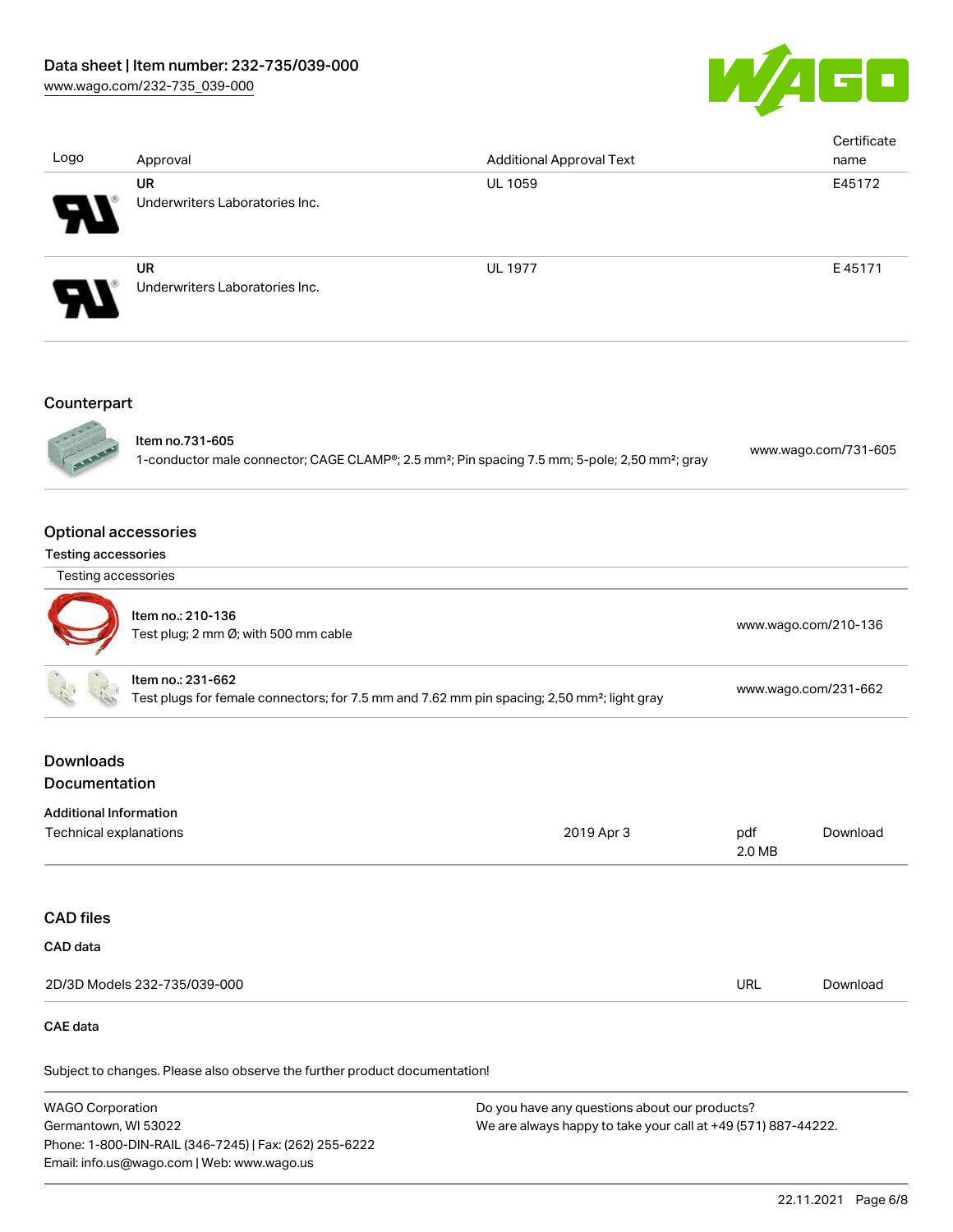[www.wago.com/232-735\\_039-000](http://www.wago.com/232-735_039-000)



| EPLAN Data Portal 232-735/039-000                                                                                                                                      | URL        | Download |
|------------------------------------------------------------------------------------------------------------------------------------------------------------------------|------------|----------|
| ZUKEN Portal 232-735/039-000                                                                                                                                           | <b>URL</b> | Download |
| EPLAN Data Portal 232-735/039-000                                                                                                                                      | URL        | Download |
| <b>PCB Design</b>                                                                                                                                                      |            |          |
| Symbol and Footprint 232-735/039-000                                                                                                                                   | <b>URL</b> | Download |
| CAx data for your PCB design, consisting of "schematic symbols and PCB footprints",<br>allow easy integration of the WAGO component into your development environment. |            |          |
| <b>Supported formats:</b>                                                                                                                                              |            |          |
| ш<br>Accel EDA 14 & 15                                                                                                                                                 |            |          |
| ш<br>Altium 6 to current version                                                                                                                                       |            |          |
| ш<br>Cadence Allegro                                                                                                                                                   |            |          |
| П<br>DesignSpark                                                                                                                                                       |            |          |
| ш<br>Eagle Libraries                                                                                                                                                   |            |          |
| ш<br>KiCad                                                                                                                                                             |            |          |
| ш<br>Mentor Graphics BoardStation                                                                                                                                      |            |          |
| ш<br>Mentor Graphics Design Architect                                                                                                                                  |            |          |
| ш<br>Mentor Graphics Design Expedition 99 and 2000                                                                                                                     |            |          |
| ш<br>OrCAD 9.X PCB and Capture                                                                                                                                         |            |          |
| ц<br>PADS PowerPCB 3, 3.5, 4.X, and 5.X                                                                                                                                |            |          |
| PADS PowerPCB and PowerLogic 3.0<br>ш                                                                                                                                  |            |          |
| П<br>PCAD 2000, 2001, 2002, 2004, and 2006                                                                                                                             |            |          |
| ш<br>Pulsonix 8.5 or newer                                                                                                                                             |            |          |
| <b>STL</b>                                                                                                                                                             |            |          |
| 3D STEP                                                                                                                                                                |            |          |
| TARGET 3001!<br>щ                                                                                                                                                      |            |          |
| View Logic ViewDraw                                                                                                                                                    |            |          |
| ш<br>Quadcept                                                                                                                                                          |            |          |
| Zuken CadStar 3 and 4<br>П                                                                                                                                             |            |          |
| Ц<br>Zuken CR-5000 and CR-8000                                                                                                                                         |            |          |
| PCB Component Libraries (EDA), PCB CAD Library Ultra Librarian                                                                                                         |            |          |

Subject to changes. Please also observe the further product documentation!

WAGO Corporation Germantown, WI 53022 Phone: 1-800-DIN-RAIL (346-7245) | Fax: (262) 255-6222 Email: info.us@wago.com | Web: www.wago.us